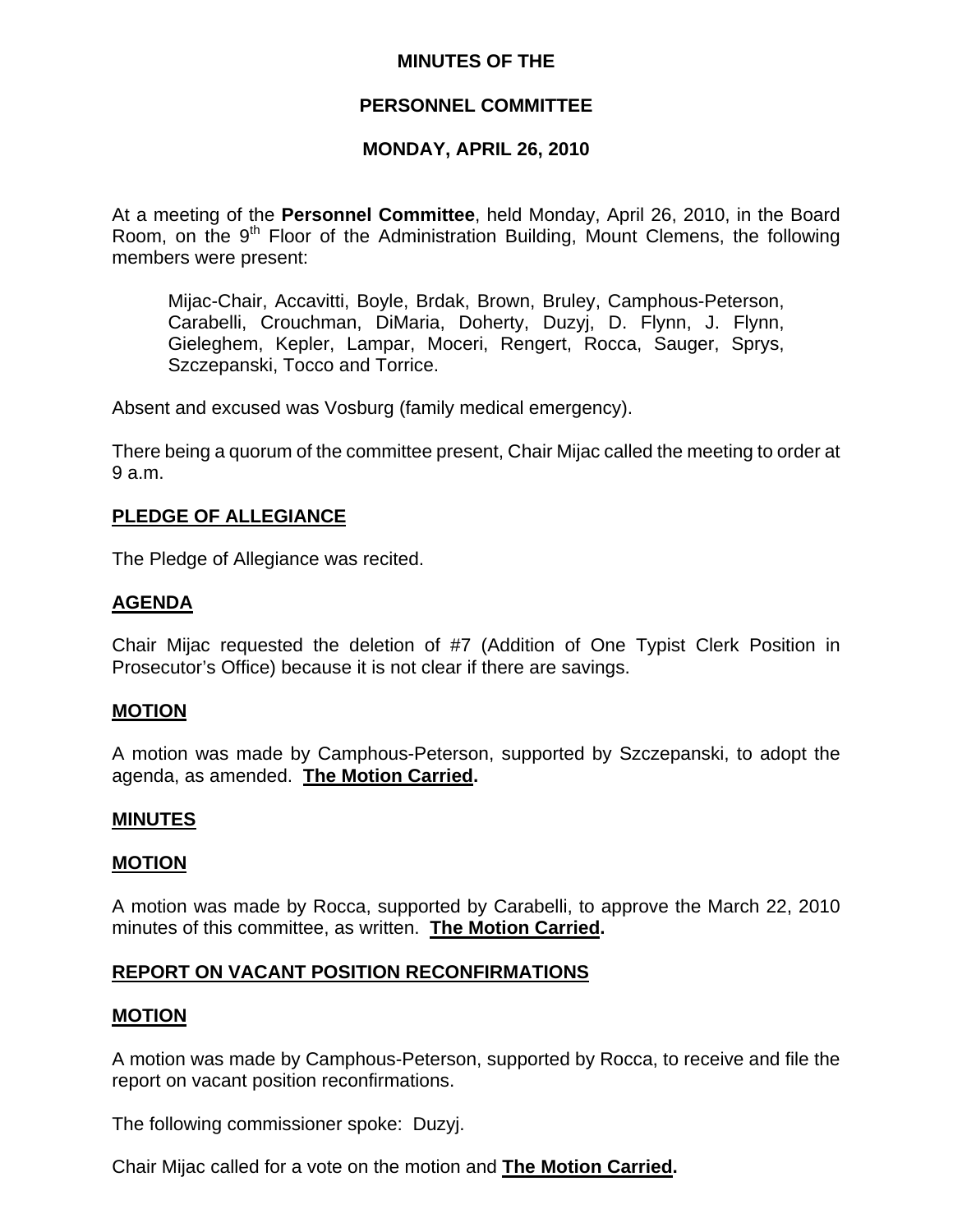## **RECLASSIFICATION OF ONE TYPIST CLERK I/II POSITION TO TYPIST CLERK III IN THE VETERANS SERVICES DEPARTMENT**

### **COMMITTEE RECOMMENDATION – MOTION**

A MOTION WAS MADE BY J. FLYNN, SUPPORTED BY CARABELLI, TO RECOMMEND THAT THE BOARD OF COMMISSIONERS APPROVE THE RECLASSIFICATION OF ONE TYPIST CLERK I/II POSITION TO ONE TYPIST CLERK III IN THE VETERANS SERVICES DEPARTMENT.

The following commissioner spoke: J. Flynn.

Chair Mijac called for a vote on the motion and **THE MOTION CARRIED.** 

### **UPGRADE OF ONE PART-TIME ACCOUNT CLERK IV POSITION TO FULL-TIME ACCOUNT CLERK IV AND ADDITION OF TWO FULL-TIME WEATHERIZATION INSPECTORS IN THE COMMUNITY SERVICES AGENCY**

### **COMMITTEE RECOMMENDATION – MOTION**

A MOTION WAS MADE BY DUZYJ, SUPPORTED BY CAMPHOUS-PETERSON, TO RECOMMEND THAT THE BOARD OF COMMISSIONERS APPROVE AN UPGRADE OF ONE PART-TIME ACCOUNT CLERK IV POSITION TO ONE FULL-TIME ACCOUNT CLERK IV AND THE ADDITION OF TWO FULL-TIME WEATHERIZATION INSPECTORS IN THE COMMUNITY SERVICES AGENCY.

The following commissioner spoke: Szczepanski.

Chair Mijac called for a vote on the motion and **THE MOTION CARRIED.** 

## **RECONFIRMATION AND FILLING OF ONE MANAGING ATTORNEY POSITION IN THE SENIOR CITIZEN SERVICES DEPARTMENT**

### **COMMITTEE RECOMMENDATION – MOTION**

A MOTION WAS MADE BY ROCCA, SUPPORTED BY J. FLYNN, TO RECOMMEND THAT THE BOARD OF COMMISSIONERS APPROVE THE RECONFIRMATION AND FILLING OF ONE MANAGING ATTORNEY POSITION IN THE SENIOR CITIZEN SERVICES DEPARTMENT.

The following commissioners spoke: Bruley and J. Flynn.

### **AMENDMENT**

A MOTION WAS MADE BY GIELEGHEM, SUPPORTED BY CAMPHOUS-PETERSON, TO DELETE THE WORD "MANAGING" FROM THE TITLE.